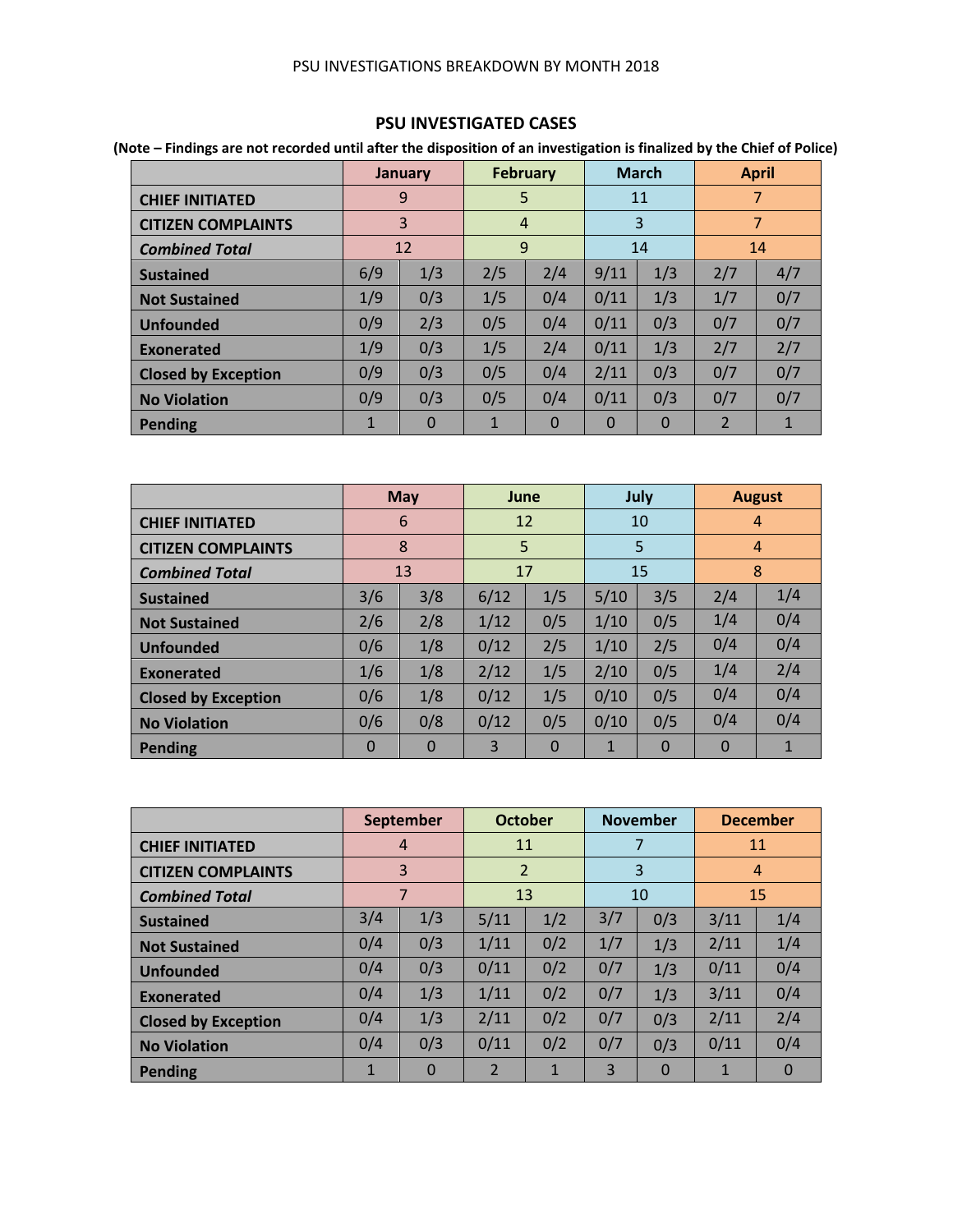|                               | <b>January</b> | <b>February</b> | <b>March</b> | <b>April</b> |
|-------------------------------|----------------|-----------------|--------------|--------------|
| <b>Counseling</b>             |                |                 |              |              |
| <b>Remedial Training</b>      |                | 0               |              | ი            |
| <b>Written Reprimand</b>      | 6              | 4               |              | 3            |
| <b>Suspension</b>             |                |                 | 8            |              |
| <b>Termination</b>            |                |                 |              |              |
| <b>Removal From Take Home</b> |                |                 |              |              |
| <b>Car Program</b>            |                | 0               |              |              |
| <b>Transfer</b>               |                |                 |              |              |
| <b>Demotion</b>               |                |                 |              |              |
| <b>Resigned</b>               |                | O               |              | ሰ            |
| <b>No Discipline</b>          |                |                 |              |              |

# **DISCIPLINARY ACTIONS – FROM PSU INVESTIGATIONS 2018**

|                               | <b>May</b> | June         | July | <b>August</b> |
|-------------------------------|------------|--------------|------|---------------|
| <b>Counseling</b>             |            | O            |      |               |
| <b>Remedial Training</b>      |            | O            |      |               |
| <b>Written Reprimand</b>      |            | 11           |      |               |
| <b>Suspension</b>             |            | 3            | 6    |               |
| <b>Termination</b>            | 0          | 0            |      | ი             |
| <b>Removal From Take Home</b> |            |              |      |               |
| <b>Car Program</b>            | 0          | 0            |      | O             |
| <b>Transfer</b>               |            | O            |      |               |
| <b>Demotion</b>               |            | O            |      |               |
| <b>Resigned</b>               | O          | $\mathbf{I}$ |      | 0             |
| <b>No Discipline</b>          |            |              |      |               |

|                               | September | <b>October</b> | <b>November</b> | <b>December</b> |
|-------------------------------|-----------|----------------|-----------------|-----------------|
| <b>Counseling</b>             | 3         |                |                 |                 |
| <b>Remedial Training</b>      | ⋂         | 0              |                 | 0               |
| <b>Written Reprimand</b>      | 3         |                |                 | 4               |
| <b>Suspension</b>             |           | 3              |                 | 0               |
| <b>Termination</b>            |           | O              |                 |                 |
| <b>Removal From Take Home</b> |           |                |                 |                 |
| <b>Car Program</b>            |           | 0              | O               |                 |
| <b>Transfer</b>               |           |                |                 |                 |
| <b>Demotion</b>               |           | 0              |                 |                 |
| <b>Resigned</b>               |           | ŋ              |                 | n               |
| <b>No Discipline</b>          |           |                |                 |                 |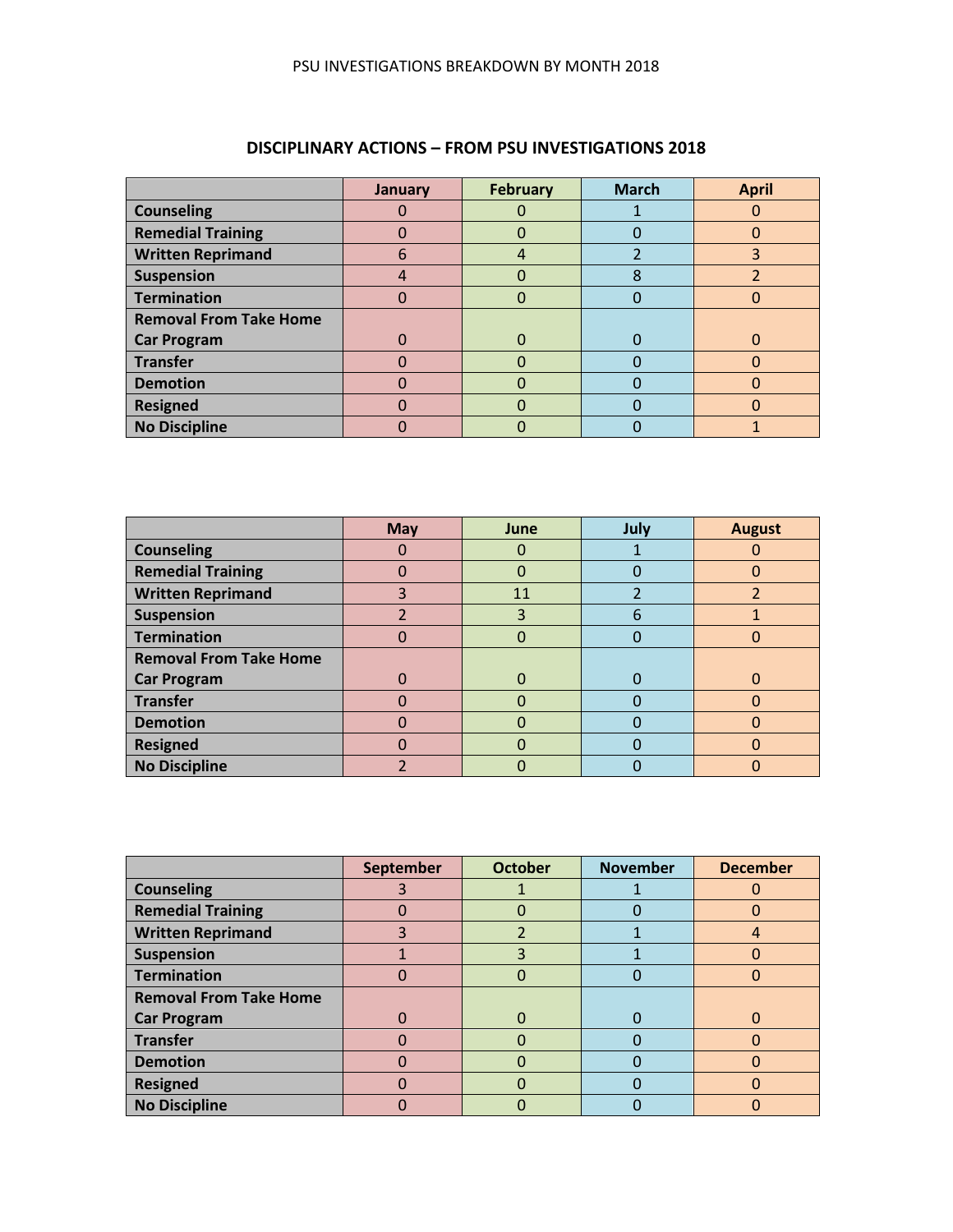|                                                        | January  | <b>February</b> | <b>Mach</b> | <b>April</b> |
|--------------------------------------------------------|----------|-----------------|-------------|--------------|
| <b>Courtesy</b>                                        | 5        |                 | 4           | O            |
| <b>Use of Force</b>                                    |          | 5               | 11          |              |
| <b>Obedience to Rules/Regs.</b>                        |          | Ω               |             |              |
| <b>Appropriate Action</b>                              | 3        | $\overline{2}$  |             | 5            |
| <b>Conduct Unbecoming</b>                              |          | 0               |             |              |
| <b>Warrantless Searches</b><br>(Special Circumstances) |          | 2               |             | O            |
| <b>Deadly Force</b>                                    | O        |                 |             | 5            |
| <b>Truthfulness</b>                                    | $\Omega$ |                 |             |              |
| <b>Pursuits</b>                                        | O        |                 |             | O            |
| <b>Wearable Video System</b>                           | 3        |                 |             |              |

# **MOST COMMON ALLEGATIONS / CHARGES – PSU INVESTIGATIONS 2018**

|                                                        | <b>May</b>               | <b>June</b> | July                     | <b>August</b> |
|--------------------------------------------------------|--------------------------|-------------|--------------------------|---------------|
| <b>Courtesy</b>                                        | 5                        | 8           | 10                       | 0             |
| <b>Use of Force</b>                                    | 11                       | 18          | 11                       | 4             |
| <b>Obedience to Rules/Regs.</b>                        | $\overline{\mathcal{L}}$ | 0           | 5                        | 0             |
| <b>Appropriate Action</b>                              | 3                        | 8           |                          | 2             |
| <b>Conduct Unbecoming</b>                              | $\Omega$                 | 1           | $\overline{\mathcal{L}}$ | 0             |
| <b>Warrantless Searches</b><br>(Special Circumstances) | O                        | Ω           | 0                        | 4             |
| <b>Deadly Force</b>                                    | $\Omega$                 | 0           | $\mathcal{P}$            | 1             |
| <b>Truthfulness</b>                                    | $\Omega$                 | 0           | n                        | O             |
| <b>Pursuits</b>                                        |                          |             | Ω                        |               |
| <b>Wearable Video System</b>                           |                          | 3           | 4                        |               |

|                                                        | <b>September</b> | <b>October</b> | <b>November</b> | <b>December</b> |
|--------------------------------------------------------|------------------|----------------|-----------------|-----------------|
| Courtesy                                               |                  |                |                 |                 |
| <b>Use of Force</b>                                    |                  | g              |                 | 13              |
| <b>Obedience to Rules/Regs.</b>                        |                  |                |                 |                 |
| <b>Appropriate Action</b>                              |                  |                |                 |                 |
| <b>Conduct Unbecoming</b>                              |                  |                |                 |                 |
| <b>Warrantless Searches</b><br>(Special Circumstances) | 12               |                |                 |                 |
| <b>Deadly Force</b>                                    |                  |                |                 |                 |